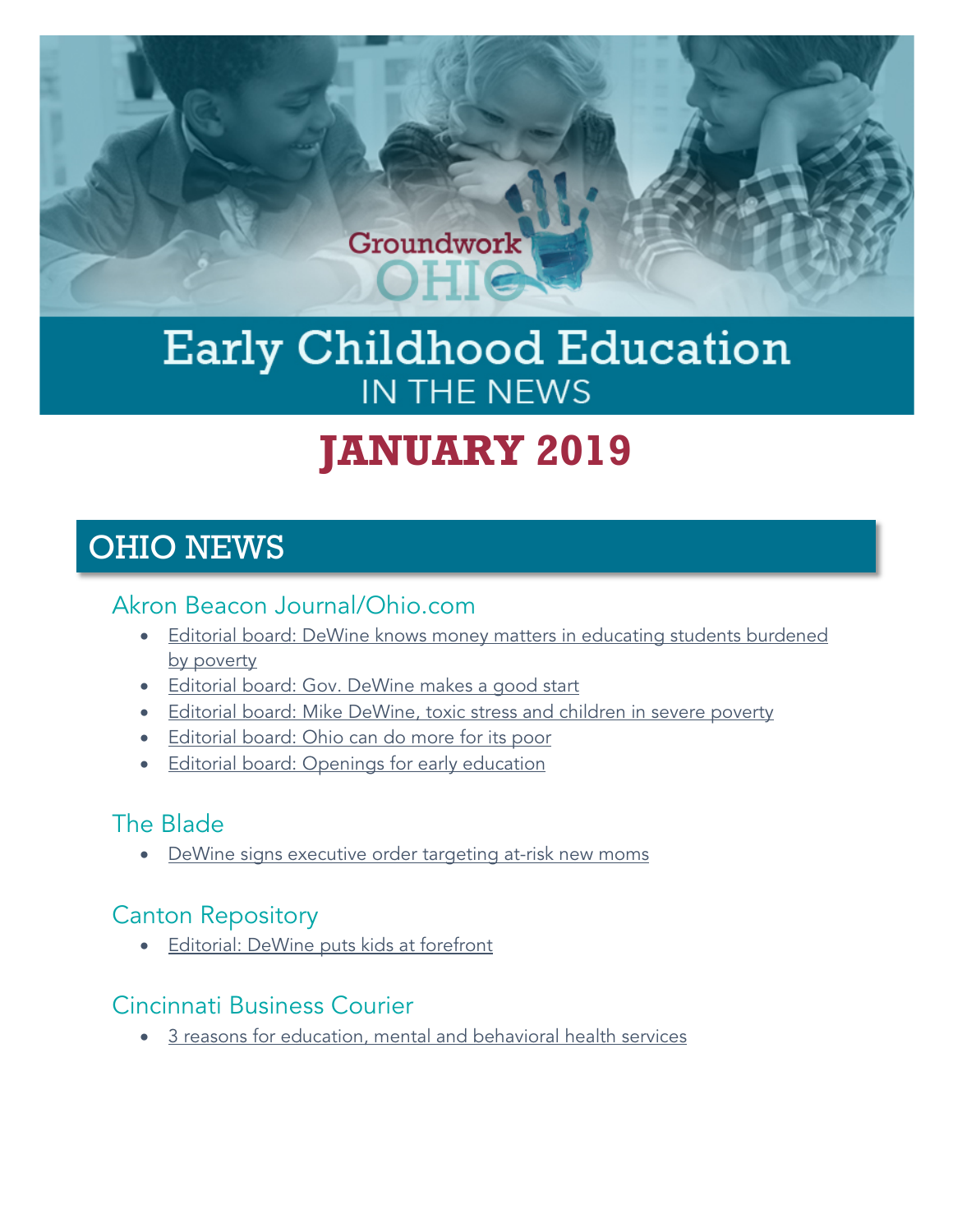### Cleveland 19 News

• [Northeast Ohio parents struggle to find affordable, licensed child care](http://www.cleveland19.com/2019/01/07/northeast-ohio-parents-struggle-find-affordable-licensed-child-care/?mc_cid=8771fa176e&mc_eid=6d443f3602)

# ColumbusCEO

• [Advice for Gov. DeWine](https://www.columbusceo.com/business/20190107/advice-for-gov-dewine)

### The Columbus Dispatch

- [Column: Improving child care will help parents on job](https://www.dispatch.com/opinion/20190129/column-improving-child-care-will-help-parents-on-job?mc_cid=79ba69b17b&mc_eid=6d443f3602)
- [Column: New governor opens term with commitment to children](https://www.dispatch.com/opinion/20190124/column-new-governor-opens-term-with-commitment-to-children?mc_cid=8322d3e2ea&mc_eid=6d443f3602)
- [Editorial: DeWine's early focus is where it should be: on children, opioids](https://www.dispatch.com/opinion/20190115/editorial-dewines-early-focus-is-where-it-should-be-on-children-opioids)
- [Letter: Health coverage helps all facets of kids' lives](https://www.dispatch.com/opinion/20190113/letter-health-coverage-helps-all-facets-of-kids-lives)
- [Ohio ranks 24th in nation for preparing students to succeed](https://www.dispatch.com/news/20190116/ohio-ranks-24th-in-nation-for-preparing-students-to-succeed)

### Columbus Parent

• [Child Care: Columbus-area Providers Seek to Meet State Standard](https://www.columbusparent.com/news/20190103/child-care-columbus-area-providers-seek-to-meet-state-standard?mc_cid=cef2e0f23c&mc_eid=6d443f3602)

### Daily Times

• [DeWine creates advisory committee benefiting at-risk kids](https://www.portsmouth-dailytimes.com/top-stories/34355/dewine-creates-advisory-committee-benefiting-at-risk-kids)

### Dayton Daily News

- [DeWine signs 6 executive orders after taking office: What are they?](https://www.daytondailynews.com/news/dewine-signs-executive-orders-after-taking-office-what-are-they/aoYBpTbii9lPfIdtdhr6FO/)
- [DeWine takes office: Promises to focus on children, fight opioid epidemic](https://www.daytondailynews.com/news/state--regional-govt--politics/dewine-takes-office-promises-focus-children-fight-opioid-epidemic/8Mag1sRJOkVywQ46869ZGN/)
- [Gov. DeWine unveils plans to help pregnant women, new moms](https://www.daytondailynews.com/news/state--regional/gov-dewine-unveils-plans-help-pregnant-women-new-moms/otgta7CtQ5EIJ8L0mMUhXP/)
- [School safety, graduation changes highlight busy year in local education](https://www.daytondailynews.com/news/school-safety-graduation-changes-highlight-busy-year-local-education/Cqhs6d59Ydj9fsCNWfG4kK/)

### The Enquirer/Cincinnati.com

- [From President Trump to kids, 7 ways Ohio Gov. Mike DeWine will be different](https://www.cincinnati.com/story/news/politics/2019/01/08/7-ways-ohio-gov-mike-dewine-different-governor-than-john-kasich/2463873002/)  [than John Kasich](https://www.cincinnati.com/story/news/politics/2019/01/08/7-ways-ohio-gov-mike-dewine-different-governor-than-john-kasich/2463873002/)
- [This hire shows Mike DeWine wants to mend Gov. John Kasich's broken fences](https://www.cincinnati.com/story/news/politics/2019/01/03/dewine-chooses-well-liked-lobbyist-lead-legislative-efforts/2473718002/)  [with lawmakers](https://www.cincinnati.com/story/news/politics/2019/01/03/dewine-chooses-well-liked-lobbyist-lead-legislative-efforts/2473718002/)

### ideastream

• [Early Education in the DeWine Administration](https://www.ideastream.org/programs/sound-of-ideas/early-education-in-the-dewine-administration-youth-podcast-making-our-own-stories)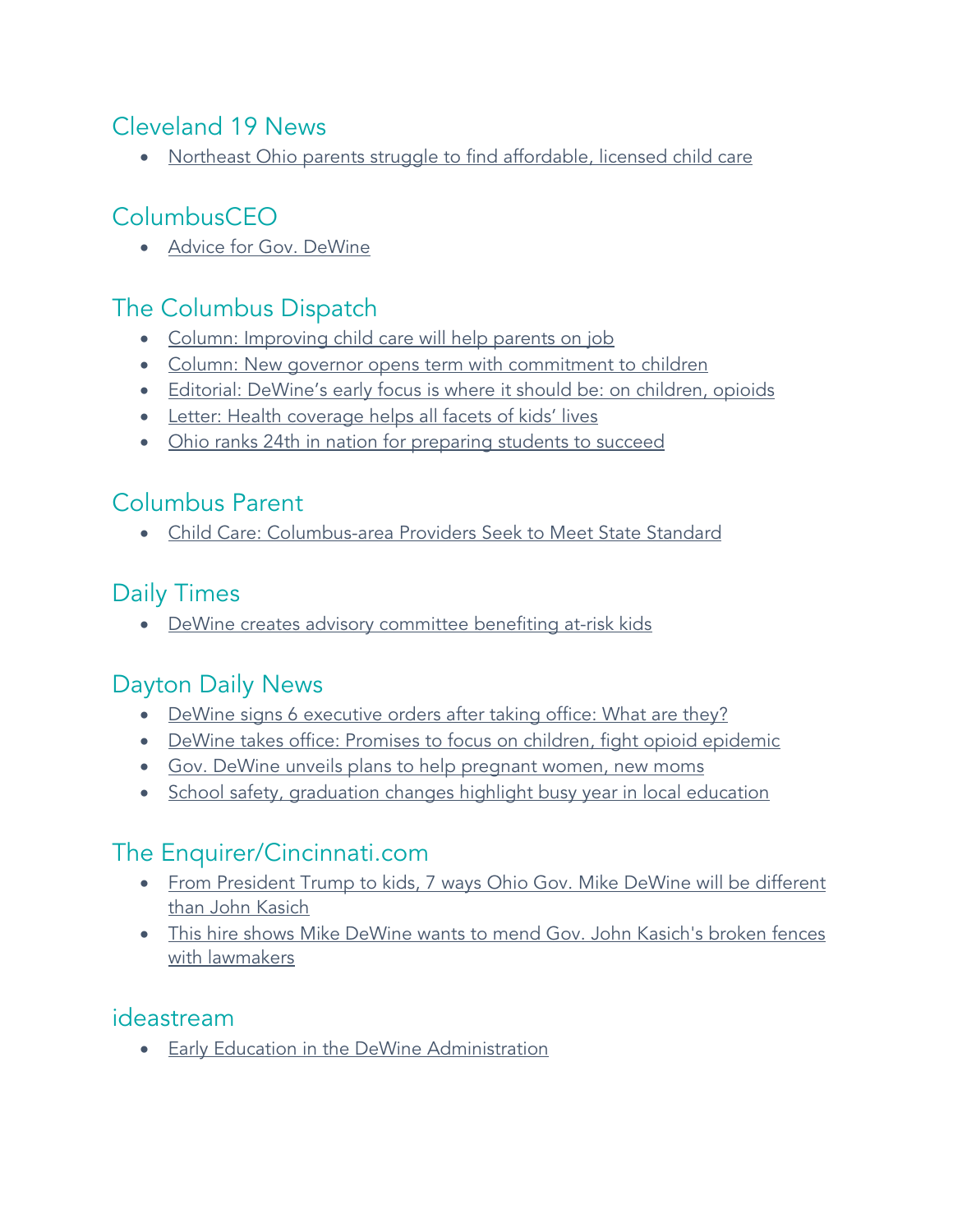## The Plain Dealer/Cleveland.com

- Expect an Ohio governor very unlike John Kasich when Mike DeWine takes [office Jan. 14: Brent Larkin](https://www.cleveland.com/opinion/2019/01/expect-an-ohio-governor-very-unlike-john-kasich-when-mike-dewine-takes-office-jan-14-brent-larkin.html)
- [Gov. Mike DeWine looks to help new mothers by boosting funding for home](https://www.cleveland.com/politics/2019/01/gov-mike-dewine-looks-to-help-new-mothers-by-boosting-funding-for-home-visitation-programs.html)[visitation programs](https://www.cleveland.com/politics/2019/01/gov-mike-dewine-looks-to-help-new-mothers-by-boosting-funding-for-home-visitation-programs.html)
- High-quality pre-K doesn't get most lead-poisoned children ready for [kindergarten](https://www.cleveland.com/metro/2019/01/high-quality-pre-k-doesnt-get-most-lead-poisoned-children-ready-for-kindergarten.html)
- [Ohio officials outline priorities for 2019: Capitol Letter](https://www.cleveland.com/open/2019/01/ohio-officials-outline-priorities-for-2019-capitol-letter.html)
- Poll: Majority of Ohioans aware of early education issues, somewhat willing to [pay more taxes for programs](https://www.cleveland.com/news/2019/01/poll-majority-of-ohioans-aware-of-early-education-issues-somewhat-willing-to-pay-more-taxes-for-programs.html)

# Statehouse News Bureau

• [Mike DeWine Advancing Campaign Promise To Serve Ohio Children](http://www.statenews.org/post/mike-dewine-advancing-campaign-promise-serve-ohio-children)

### Times Reporter

- DeWine pledges to improve children's lives in his first visit to Northeast Ohio as [governor](https://www.timesreporter.com/news/20190117/dewine-pledges-to-improve-childrens-lives-in-his-first-visit-to-northeast-ohio-as-governor/1)
- [Mike DeWine: 'I believe I have prepared my whole life for this job'](https://www.timesreporter.com/news/20190113/mike-dewine-i-believe-i-have-prepared-my-whole-life-for-this-job)

### **WKSU**

• [DeWine Creates Office of Children Initiatives](https://www.wksu.org/post/dewine-creates-office-children-initiatives#stream/0)

# **WOSU**

- [DeWine Creates Commission To Address Infant Mortality, At-Risk Children](http://radio.wosu.org/post/dewine-creates-commission-address-infant-mortality-risk-children#stream/0)
- [Interview: Mike DeWine, Ohio's 70th Governor](http://radio.wosu.org/post/interview-mike-dewine-ohios-70th-governor#stream/0)
- [Reducing infant mortality starts with listening to women in this city](https://www.pbs.org/newshour/show/reducing-infant-mortality-starts-with-listening-to-women-in-this-city)

# NATIONAL NEWS

### The Economist

• [Republicans and Democrats are taking early education more seriously](https://www.economist.com/united-states/2019/01/26/republicans-and-democrats-are-taking-early-education-more-seriously)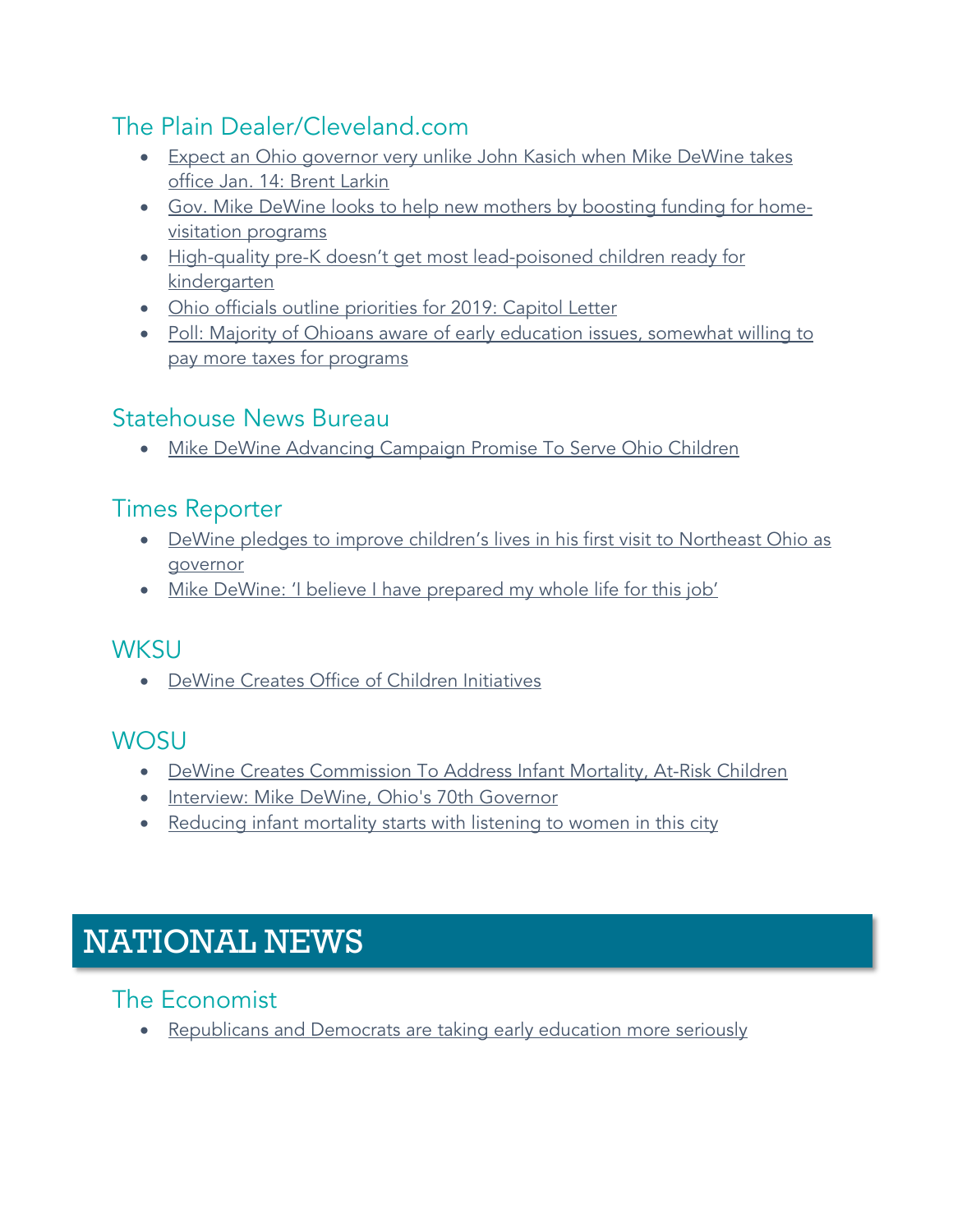### Education Dive

• [Pre-to-3: Voters hope early ed helps Congress 'cut through' partisan gridlock](https://www.educationdive.com/news/pre-to-3-voters-hope-early-ed-helps-congress-cut-through-partisan-gridlo/545580/?mc_cid=d006d2778f&mc_eid=6d443f3602)

# Education Week

- Democrats, Independents Want Early-Childhood Funding, And Don't Care Who [Gets Credit](https://blogs.edweek.org/edweek/early_years/2019/01/democrats_independents_want_early_childhood_funding_and_they_dont_care_who_gets_credit.html?mc_cid=79c71e2483&mc_eid=6d443f3602)
- [Early Childhood Is Ripe For Investment in Innovation, Says Philanthropic Network](http://blogs.edweek.org/edweek/early_years/2019/01/early_childhood_in_ripe_for_investment_in_innovation_says_philanthropic_network.html?cmp=eml-enl-eu-news3&M=58719183&U=2633475&UUID=c56328f37ecbb28c29f629791f1fec8c)
- [Julian Castro Promises 'Pre-K for the U.S.A' in Announcing Presidential Bid](http://blogs.edweek.org/edweek/campaign-k-12/2019/01/castro-gabbard-pre-K-president-Democratic.html?cmp=eml-enl-eu-news3&M=58722125&U=2633475&UUID=c56328f37ecbb28c29f629791f1fec8c)
- [Many Large City Pre-K Programs Fail to Meet Quality Benchmarks, Study Finds](http://blogs.edweek.org/edweek/early_years/2019/01/many_large_city_pre-k_programs_fail_to_meet_quality_benchmarks_study_finds.html?cmp=eml-enl-eu-news3&M=58729994&U=2633475&UUID=c56328f37ecbb28c29f629791f1fec8c)
- [New Study Finds Strong School Climate Key to Effective Early Learning](http://blogs.edweek.org/edweek/early_years/2019/01/new_study_finds_strong_school_climate_key_to_effective_early_learning.html?mc_cid=ff1dbb305f&mc_eid=6d443f3602)

## Federal Reserve Bank of Minneapolis

• [Changing up the child care block grant to meet market challenges](https://www.minneapolisfed.org/publications/community-dividend/changing-up-the-child-care-block-grant-to-meet-market-challenges?mc_cid=79c71e2483&mc_eid=6d443f3602)

### The Hechinger Report

- [Can mental health training for teachers reduce preschool suspensions?](https://hechingerreport.org/california-adopts-a-new-model-to-curb-preschool-suspensions/)
- [OPINION: How current policy hurts our youngest citizens](https://hechingerreport.org/opinion-how-current-policy-hurts-our-youngest-citizens/?mc_cid=ff1dbb305f&mc_eid=6d443f3602)

### The Hill

• [Bold, bipartisan action on child care will win plenty of friends](https://thehill.com/opinion/white-house/425236-bold-bipartisan-action-on-child-care-will-win-plenty-of-friends?mc_cid=3fd48c7dba&mc_eid=6d443f3602)

# The Journal

• [Early STEM Provides 'Critical Foundation' for Future Learning](https://thejournal.com/articles/2019/01/07/early-stem-provides-critical-foundation-for-future-learning.aspx?mc_cid=8771fa176e&mc_eid=6d443f3602)

### **Marketplace**

• [Millions of workers don't do 9 to 5. So where's the child care?](https://www.marketplace.org/2019/01/14/wealth-poverty/247-work-schedules-comes-247-childcare?mc_cid=3fd48c7dba&mc_eid=6d443f3602)

# Medical Press

• [Reading with preschool children boosts language by eight months](https://medicalxpress.com/news/2019-01-preschool-children-boosts-language-months.html?mc_cid=133c6d6685&mc_eid=6d443f3602)

### The New York Times

• [Bright Spot for N.Y.'s Struggling Schools: Pre-K](https://www.nytimes.com/2019/01/01/nyregion/deblasio-pre-k-program-nyc.html)